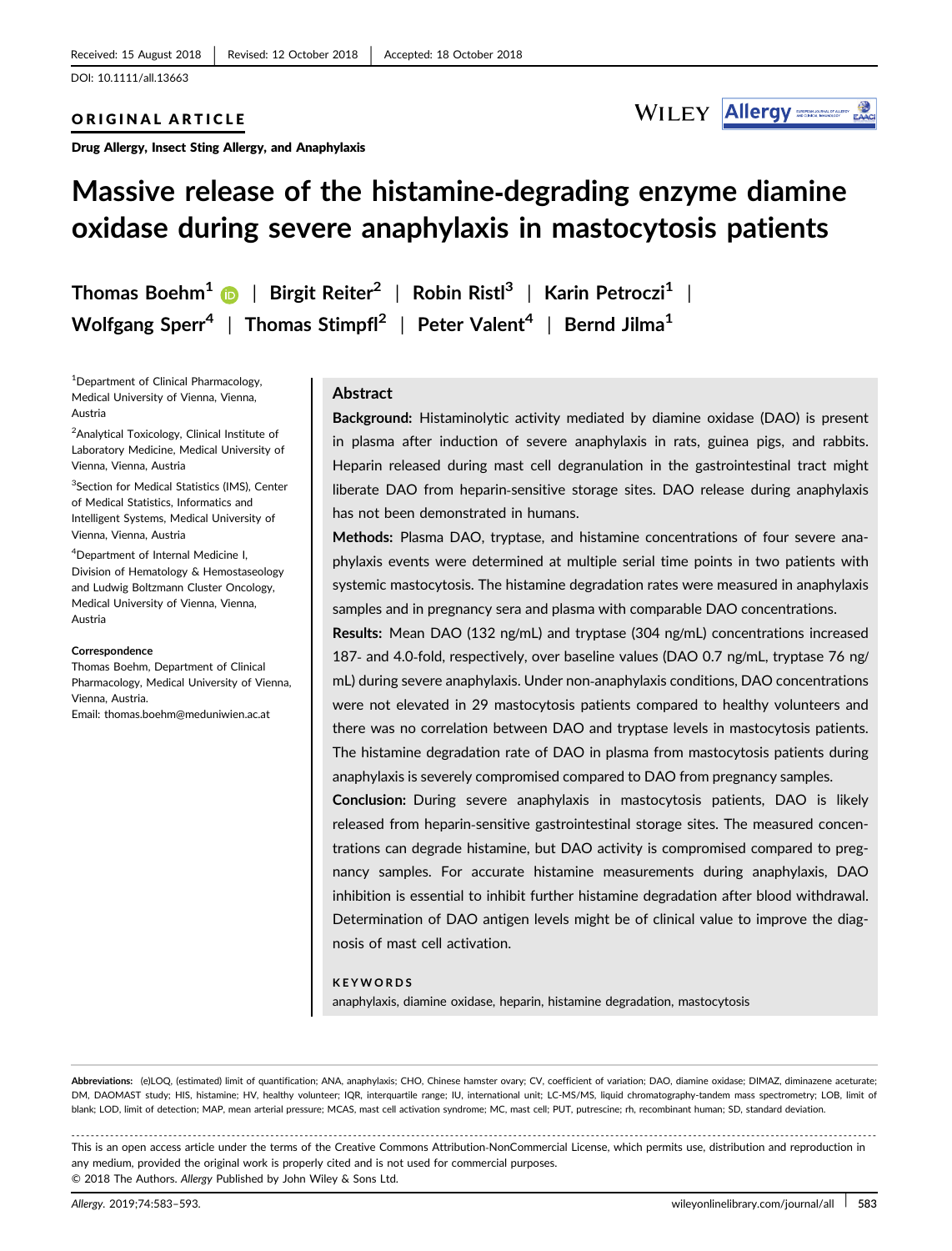# $WILEY Allergy$  and a second second  $R$  and  $R$  and  $R$  and  $R$  and  $R$  and  $R$  and  $R$  and  $R$  and  $R$  and  $R$  and  $R$  and  $R$  and  $R$  and  $R$  and  $R$  and  $R$  and  $R$  and  $R$  and  $R$  and  $R$  and  $R$  and  $R$  and  $R$  an



#### GRAPHICAL ABSTRACT

Diamine oxidase (DAO) antigen increases more than 100‐fold in plasma during severe anaphylaxis and degrades histamine (HIS) in vivo and in vitro but its activity is reduced compared to DAO in pregnancy plasma. Only immediate DAO inhibition after blood withdrawal allows accurate histamine measurements in plasma. Determination of DAO antigen levels might help to diagnose mast cell (MC) activation.

## 1 | INTRODUCTION

Diamine oxidase (DAO) was first described almost 90 years ago because of its histamine degradation activity.<sup>1,2</sup> In humans, high DAO mRNA and activity are found in the gastrointestinal tract, kidney, and placenta.<sup>3</sup> Expression in the placenta is restricted to extravillous trophoblast cells and therefore of fetal and not as assumed for decades of maternal origin.<sup>4</sup> Plasma DAO concentrations increase at least 100-fold during pregnancy,<sup>5</sup> but the physiological function of this rise is not clear.

The high DAO expression in the gastrointestinal tract might protect from histamine present in contaminated food or generated by bacteria within the gut microbiome. Inactivation of DAO using aminoguanidine in pigs and sheep followed by exogenous histamine challenge strongly supports this protection mechanism.<sup>6,7</sup> Does DAO have any protective function against endogenously released histamine after mast cell (MC) or basophil activation?

Mastocytosis is characterized by an increased number of MCs in various organ systems.<sup>8,9</sup> Consequently, tryptase and histamine concentrations are elevated and tryptase levels correlate with MC burden.10-12 Histamine, its metabolites, and tryptase concentrations rapidly increase during anaphylaxis and are used in the differential diagnosis of MC activation and mast cell activation syndromes (MCAS).13-18 Increased serum/plasma tryptase concentrations are caused by liberation from MCs and not basophils, which contain equal amounts of histamine but more than 100-fold less tryptase.<sup>19</sup> Nevertheless, in more than a third of subjects during anaphylaxis, tryptase concentrations measured within 1‐2 hours after onset of symptoms were not increased defined as levels > 11.4 ng/mL.

Tryptase levels were increased in 76% of severe anaphylaxis patients.<sup>20</sup> Nevertheless, absolute values above >11.4 ng/mL tryptase and not a relative increase above baseline were used to calculate the percentage of patients with increased tryptase concentrations. Basal serum tryptase levels are also elevated in familial hypertryptasemia with symptomatic or asymptomatic course and in a small percentage of non-anaphylaxis and non-mastocytosis subjects. $2^{2+24}$  Histamine is also used as a biomarker of MC degranulation, but the plasma concentrations decline rapidly limiting the usefulness of histamine as indicator of MC activation.<sup>14,16</sup> Additional markers to measure MC activation might be clinically helpful for differential diagnosis of histamine‐like symptoms or anaphylaxis. If MC mediator release can be firmly established, secondary prevention strategies like trigger avoidance or desensitization might be implemented.<sup>25</sup>

Heparin is released during MC degranulation. Bleeding complications during anaphylaxis and in patients with systemic mastocytosis have been assigned to released heparin or heparin-like substances.<sup>26-29</sup> Liberation of DAO by exogenous high molecular weight heparin into blood plasma has been shown in many vertebrates including humans.<sup>30-35</sup>

The rational hypothesis, how MC activation could lead to DAO release, is supported by animal studies after induction of severe anaphylaxis. Mast cell degranulation leads to release of heparin, which is liberating DAO from the storage sites in the gastrointestinal tract in rats and rabbits and in the liver in guinea pigs. $36-41$  Most of these animal studies induced severe anaphylaxis with high mortality questioning the relevance for the majority of human non‐fatal hypersensitivity reactions. We did not find any publication showing increased DAO concentrations during anaphylaxis in humans.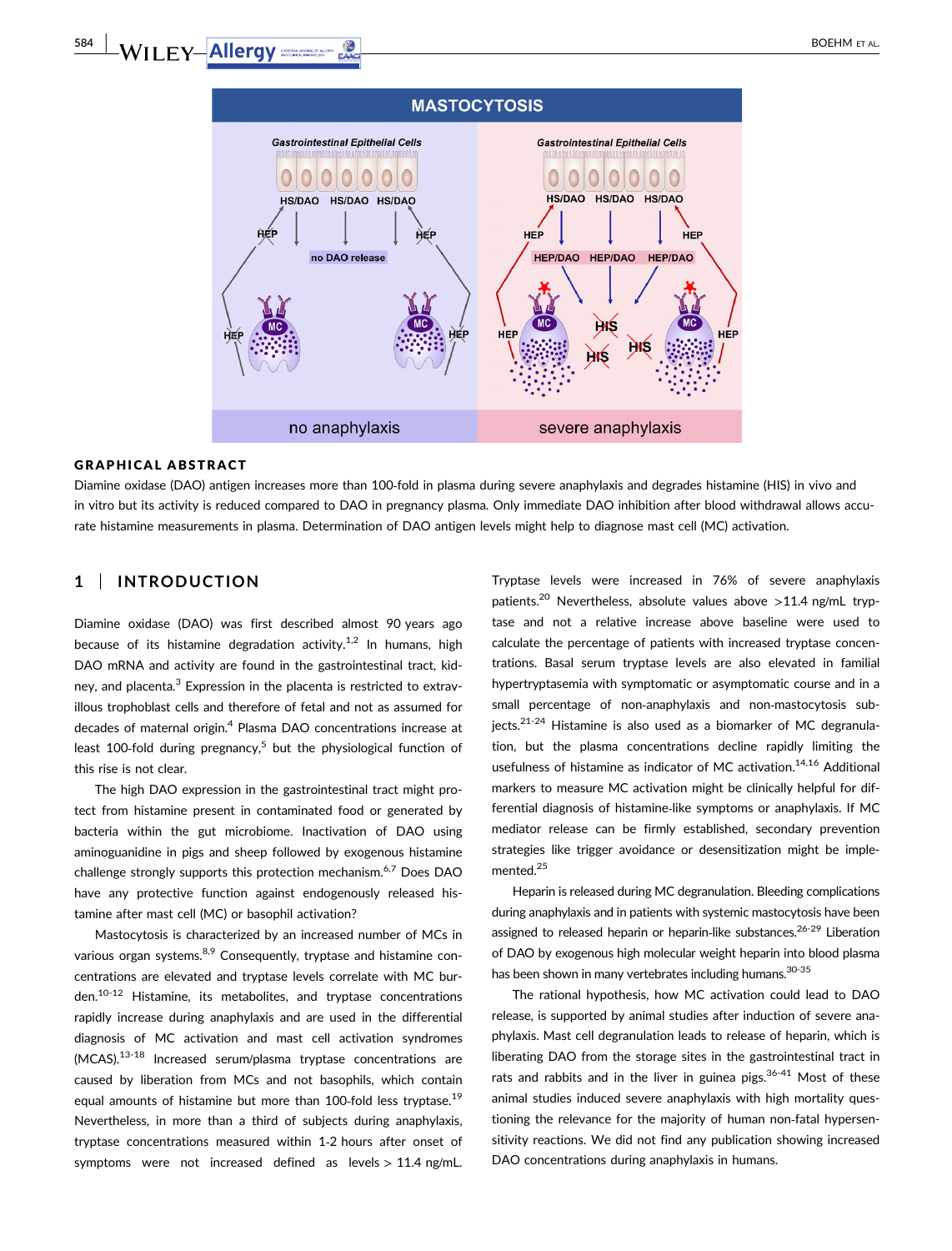In this study, we wanted to test whether DAO is released during severe anaphylaxis in humans and to demonstrate that the resulting concentrations of DAO are able to degrade histamine possibly mitigating the potential life‐threatening effects of high circulatory histamine concentrations. If the measured DAO levels are able to degrade histamine, published histamine concentrations measured during the course of anaphylaxis might be underestimated, because DAO will degrade histamine ex vivo after blood withdrawal, plasma preparation, and downstream activities. Immediate inactivation of DAO after blood withdrawal was considered mandatory for reliably measuring histamine concentrations after induction of anaphylactic shock in animal experiments.<sup>42</sup>

## 2 | MATERIALS AND METHODS

### 2.1 | Human diamine oxidase ELISA

The development and characterization of the human DAO ELISA was recently published in detail. $4,43$  We tested two commercially available DAO ELISA kits but they were not reliable to measure human DAO.<sup>43</sup>

## 2.2 | Tryptase ELISA

Total serum tryptase concentrations were measured by the commercial fluoroimmunoenzyme assay (Thermo Scientific, Uppsala, Sweden) in the clinical chemistry laboratory of the Vienna General Hospital using an accredited procedure. The detection limit of the assay is 1 ng/mL, and the coefficient of variation (CV) is 4.5% at 9 ng/mL.

## 2.3 | Measurement of histamine concentrations using a histamine ELISA

Histamine concentrations were measured using a histamine ELISA (Immunotech IM2562; Beckman Coulter, Vienna, Austria) and an in‐ house development LC‐MS/MS method. The LC‐MS/MS method was developed, because the histamine ELISA can demonstrate considerable variability at histamine concentrations above 10 ng/mL.

## 2.4 | Measurement of histamine concentrations using LC‐MS/MS

A detailed description of this method has been recently published.<sup>4</sup>

#### 2.5 | Histamine degradation assay

Histamine degradation rates were determined by incubating serum or plasma samples with 100 ng/mL (900 nmol/L) histamine base for various durations at 37°C. There is no obvious difference using plasma or serum. The reactions were stopped at different time points by adding a final concentration of 50 μmol/L diminazene aceturate (Sigma, D7770, Vienna, Austria). Diminazene is a potent and selective DAO inhibitor with an inhibition constant  $K_i$  of 13 nmol/L

against rhDAO.<sup>44</sup> The samples were then immediately snap-frozen in liquid nitrogen and stored at −30°C until measurement of histamine concentration using LC‐MS/MS and ELISA.

#### 2.6 | Mastocytosis study DAOMAST00101

A total of 138 mastocytosis patients were contacted. Forty‐four were not reachable and 51 not interested to participate. Twentynine of the 43 included patients (67%) were diagnosed with indolent systemic mastocytosis (ISM). The diagnosis of all included subjects is listed in Table S1. The diagnosis of mastocytosis was established according to the criteria provided by the World Health Organization.45 Inclusion criteria included at least 18 years of age at the time of study entry and presence of mastocytosis‐related symptoms during the last 12 months. A detailed description of the anaphylaxis events in Subjects A and B is provided in the Supplementary Information. Both suffer from systemic mastocytosis and are positive for the KIT D816V mutation. A short description of the four severe events is provided in the results section.

## 2.7 | Ethics

The local ethics committee of the Medical University of Vienna approved the study of patients with mastocytosis (DAOMAST00101 study; ethics committee number: 1012/2013), recurrent abortions (source of control pregnancy plasma and serum samples; DAOPROM study; ethics committee number: 1666/2012), and blood withdrawals from healthy volunteers. All patients and healthy individuals provided informed consent before collection of blood samples.

#### 2.8 | Statistical analysis

Only standard statistical procedures have been used.

## 3 | RESULTS

In the DAOMAST study, a total of 43 patients with mastocytosis were included and plasma samples were obtained at baseline, after 24 and 48 weeks. After enrollment, two patients suffered from four severe, life-threatening anaphylaxis events. A detailed description of the four events in the two patients is described in the Supplementary Information. Briefly, in Patient A, both severe events rapidly progressed similarly. Anaphylaxis was accompanied by flush in the face, stuffy nose, vomiting, and diarrhea and an extension of the flush to the arms and chest. At this time, the EpiPen was injected by the spouse. The typical time window from onset of symptoms before the patient went into shock and became unconscious was only 15 minutes. In both severe events, no blood pressure recordings were possible by the emergency physicians and in the first minutes after arriving at the hospital. This corresponds to Grade IIIB according to Niggemann and Beyer<sup>46</sup> or Grade 5 according to Cox et al $47$  and is therefore considered a severe systemic reaction.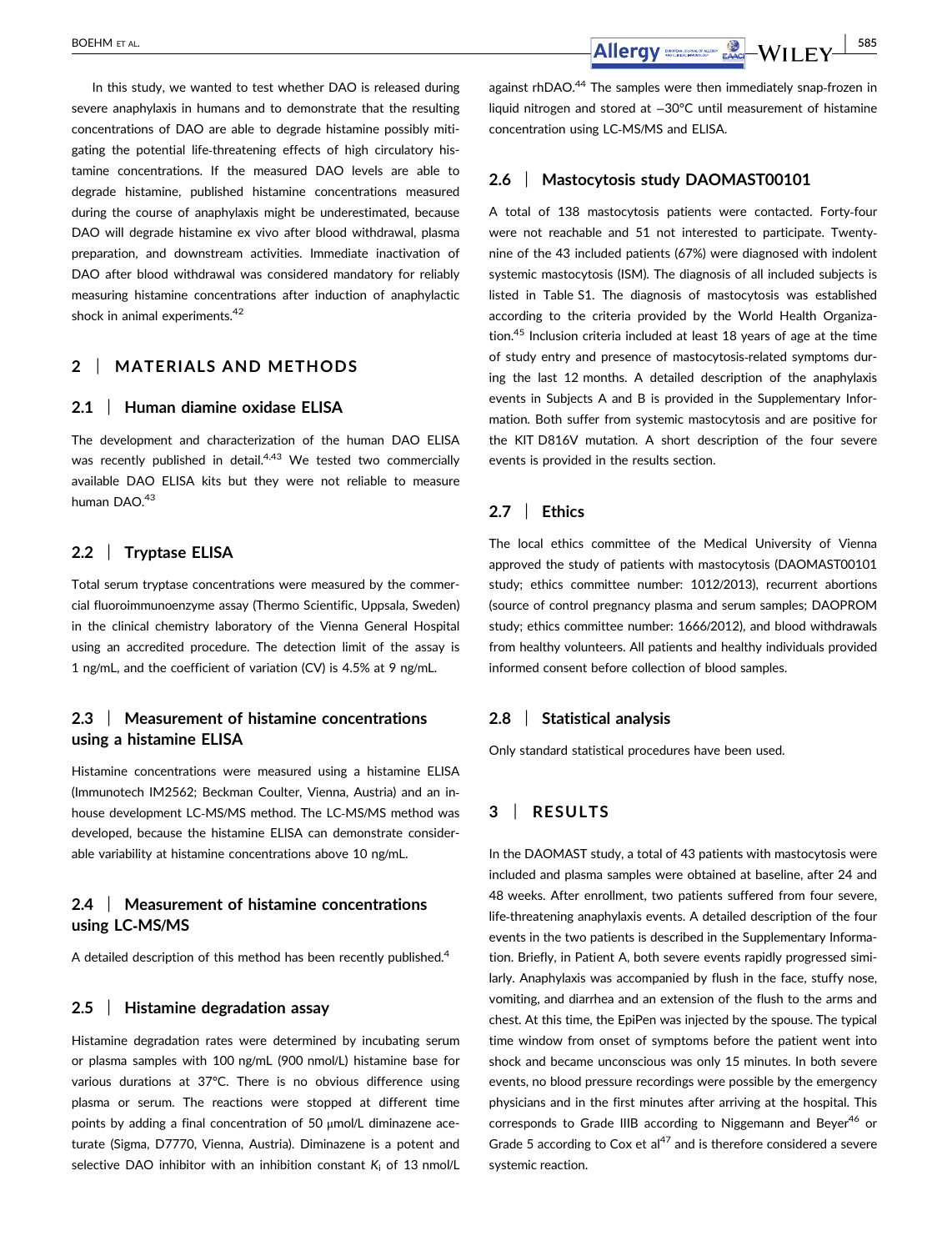

FIGURE 1 Diamine oxidase (DAO) and tryptase concentrations increase during anaphylaxis in mastocytosis patients. DAO (A) and tryptase (B) concentrations of citrate plasma samples from four severe and one mild anaphylaxis event were determined in duplicates and the means are presented. A1, A2 and B1, B2 were four severe anaphylaxis events in Patients A and B, respectively, whereas A3 was a mild event in Patient A; baseline values were determined during the DAOMAST mastocytosis study at 0, 24, and 48 wk. C,D, shows the ratios of the enzyme concentrations during the anaphylaxis events to the mean baseline values. The scales are not identical. The inset in (D) presents the data in a comparable scale as in (C). Minutes are calculated from the first blood withdrawal time point. This is not equal with the onset of anaphylaxis symptoms. In Patient A, the time window from onset to severe symptoms is <60 min. For severe anaphylaxis events in Patient B, arrival at the emergency department might be considered start of severe symptoms and then the time from onset of severe symptoms and blood withdrawal is <45 min. Table 1 summarizes the data from Figure 1. DM, DAOMAST study; min, minutes; wk, weeks

Both severe events of Patient B were triggered by an upper respiratory tract infection. The patient had symptoms for many hours before drop in blood pressure and compensatory increase in heart rate. In both events, the mean arterial blood pressure (MAP) decreased to 60 mm Hg but fluctuated from 51 to 68 mm Hg with increased pulse amplitude because of diastolic blood pressure recordings of as low as 37 mm Hg. The pulse rate was constantly elevated to 110‐125 per minute and the respiratory rate to more than 20 per minute over the next hours. Intense flushing and vomiting accompanied both events triggering admission to the emergency department. The normal mean (SD) MAP measured 24 times over 16 days without symptoms was 91 (5.9) mm Hg with a pulse rate of 68 (7.8) per minute. In both severe events of Patient B, the MAP decreased from a mean of 91 to 60 with diastolic blood pressure readings partially below 40 with MAPs of about 50 mm Hg. This is a decrease of at least 34% (60/91) or a maximum of 45% (50/91) in the MAP readings and therefore this decrease fulfilled the hypotension criteria and the anaphylaxis events might be classified as Grade IIIA according to Niggemann and Beyer<sup>46</sup> or Grade 5 according to Cox et al<sup>47</sup> and also considered severe systemic reactions.

The DAO and tryptase concentrations at baseline and of four severe and one mild anaphylaxis events are shown in Figure 1A,B. We measured on average an 187-fold increase in DAO concentrations compared to baseline values (Figure 1A,C; Table 1). Total tryptase concentrations increased 4.3‐fold during anaphylaxis (Figure 1B,D; Table 1). In the two subjects, the concentrations of both antigens were stable at three measurements during the DAOMAST study period of 48 weeks (Figure 1A,B). The mild anaphylaxis event induced only a minor but clearly measurable increase in both enzymes.

During the anaphylaxis events, DAO and tryptase concentrations increased significantly over baseline values. Do these two antigens also positively correlate under non‐anaphylaxis conditions? DAO and tryptase concentrations from 36 systemic mastocytosis patients were not correlated (Figure 2A;  $R = 0.077$ ;  $P = 0.66$ ) suggesting that elevated tryptase concentrations do not lead to increased DAO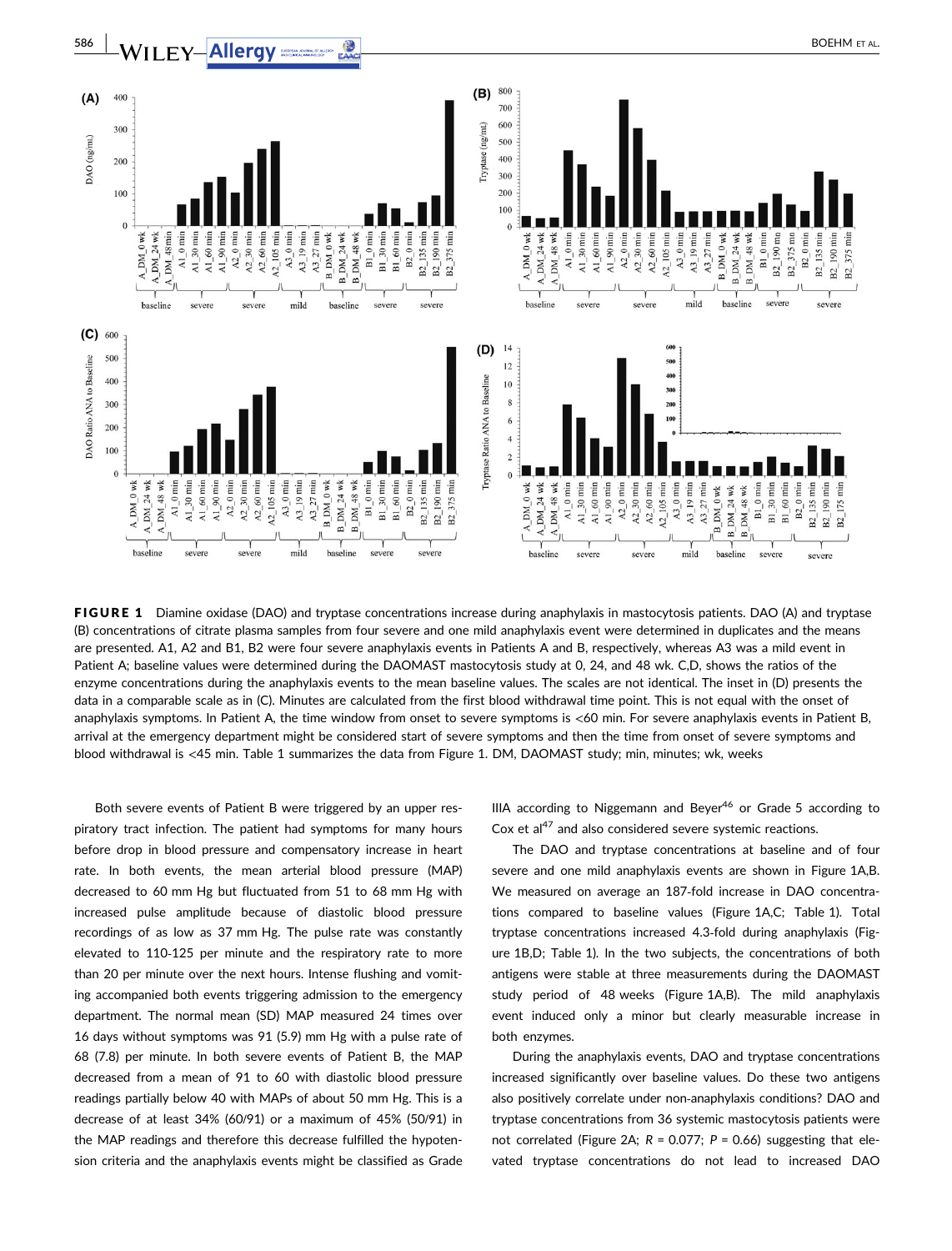$\overline{\text{Allergy}}$   $\overline{\text{mag}}$   $\overline{\text{WII}}$   $\overline{\text{FY}}$   $\overline{\text{S87}}$ 

concentrations. The mean DAO concentration (1.5 ng/mL) was 20‐fold lower compared to the mean tryptase value (30.3 ng/mL; Figure 2A).

Are DAO concentrations stable in mastocytosis patients or do they significantly fluctuate possibly explaining the increased DAO concentrations during the anaphylaxis events? In Figure 2B, the DAO concentrations from 29 mastocytosis patients are shown at baseline, after 24 and 48 weeks. The mean (SD, median) DAO concentration of all 80 samples is 1.8 (2.7, 1.03) ng/mL with a strong contribution of the two extreme outliers to the mean with 20% and to the SD with 48%. Nevertheless, the two outliers are 7‐ to 11‐fold

|                                     | Mean (median; SD<br>baseline; ng/mL) | Mean (median)<br>$ANA$ (ng/mL) | Range ANA<br>$(ng/mL)^c$ | Mean ratio ANA<br>over baseline | Ratio DAO over<br>tryptase ratio |
|-------------------------------------|--------------------------------------|--------------------------------|--------------------------|---------------------------------|----------------------------------|
| Severe events DAO <sup>a</sup>      | $0.71$ (0.7; 0.02)                   | 132 (95)                       | 11: 392                  | 187                             | 47                               |
| Severe events Tryptase <sup>a</sup> | 76 (79; 20.6)                        | 304 (238)                      | 95; 751                  | 4.0                             |                                  |
| Mild event DAO                      | 0.70(0.7; 0.0)                       | 2.4(2.4)                       |                          | 3.4                             | 2.2                              |
| Mild event Tryptase                 | 58 (57; 5.8)                         | 92 (92)                        |                          | 1.6                             |                                  |
|                                     | Mean DAO ratio <sup>b</sup>          | Mean tryptase ratio            |                          |                                 |                                  |
| Severe events <sup>a</sup>          | 187                                  | 4.6                            |                          |                                 | 40                               |
|                                     |                                      |                                |                          |                                 |                                  |

TABLE 1 Diamine oxidase (DAO) and tryptase levels increase significantly during anaphylaxis

ANA, anaphylaxis; SD, standard deviation.

alncludes four events in two patients with in total 15 measurements; mean baseline values for severe or mild anaphylaxis events were calculated based on six (two patients) or three measurements, respectively, during the DAOMAST study.

<sup>b</sup>Mean of 15 DAO or tryptase ratios calculated by dividing levels during anaphylaxis by the mean baseline values.

c Minimum and maximum are listed.

**FIGURE 2** No correlation between diamine oxidase (DAO) and tryptase concentrations in 36 mastocytosis patients at baseline under stable non‐anaphylaxis conditions. A, Tryptase and DAO plasma concentrations were measured at baseline of the DAOMAST study. The two patients with the four severe anaphylaxis events are shown as circle and square. DAO concentrations below the estimated limit of quantification (eLOQ) of 0.7 ng/mL were set to the eLOQ. The mean (SD; median) concentrations for DAO and tryptase are 1.5 (1.6; 0.74) and 30.3 (27.0; 15.4) ng/mL, respectively. The sample at 8.8 ng/mL DAO concentration is an extreme outlier using the concentration at Quartile  $3 + 3 \times$  the interquartile range (IQR) as outlier definition. The upper outer fence for an extreme outlier is 6.5 ng/mL; B, DAO concentrations in 80 serum samples from 29 patients included in the DAOMAST study were measured in duplicates at baseline (0 wk) and 24 and 48 wk after inclusion. Only patients with at least two available samples were included. Visits were scheduled only under stable disease symptoms. The upper outer fence for extreme outlier calculations (Quartile  $3 + 3 \times$  IQR) among the 80 samples is 8.6 ng/mL; wk, weeks

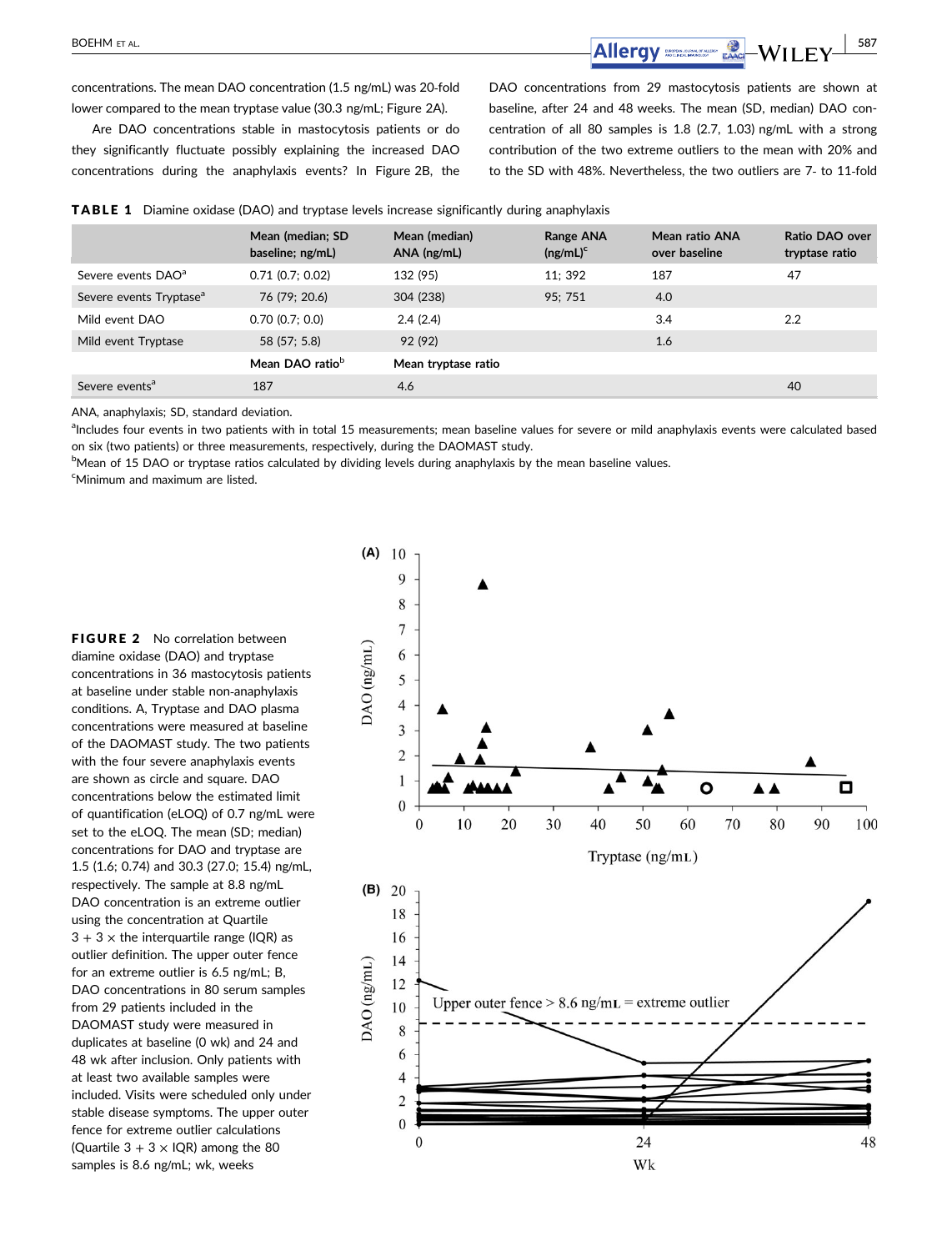**588 WILEY-Allergy SOLERY Allergy BOEHM ET AL.** 

below the mean DAO concentration during the four severe anaphylaxis events. The mean DAO concentration of these 80 samples is 73‐fold lower compared to the mean of 132 ng/mL measured during the four severe anaphylaxis events. The 99% quantile of the DAO concentration in the 29 mastocytosis patients from Figure 2B is 12.5 ng/mL. In the Table S4, the best available DAO concentration measurements are compared to the data from this study. The 99% quantile DAO concentrations are only above 20 ng/mL during pregnancy and after heparin administration.

These data imply that DAO antigen levels are stable in indolent systemic mastocytosis and show only minor variations, which highly unlikely can explain the high DAO antigen levels during the severe anaphylaxis events.

Histamine concentrations at the three baseline visits and during the anaphylaxis events are shown in Figure 3A for Subject A and Figure 3B for Subject B. In the second severe event of Subject B, we collected blood in citrate vacutainer blood collection tubes with and without DIMAZ at a final concentration of 50 μmol/L. DIMAZ is a highly potent DAO inhibitor with a  $K_i$  of 13 nmol/L.<sup>44</sup> Both types of tubes were immediately placed on ice. Histamine concentrations were similar with and without DIMAZ (Figure 3B). The relatively rapid drop of histamine in both severe events of Subject A within 30‐60 minutes is somewhat unusual. Did we withdraw "exactly" at the time, when the degranulation of MCs and therefore histamine release stopped? The histamine value at 30 minutes in the second severe anaphylaxis event (A2\_30 minutes) is even below the three baseline histamine concentrations and the three values from the mild anaphylaxis event, although the clinical symptoms were still severe (Figure 3A).

There was also a strong decrease of histamine during the second severe event of Subject B between 190 and 375 minutes (Figure 3B). At the same time, clinical symptoms, especially the high pulse rate, markedly improved. In Subject A, plasma samples were not cooled allowing continuous histamine degradation. Exogenous enzymatic histamine degradation was excluded in event B2 because samples were immediately placed on ice and spiked with a potent DAO inhibitor. Is it possible that released DAO is degrading histamine in vivo but also in vitro (ex vivo) after blood withdrawal? In Figure 3C, DAO concentrations seem to negatively correlate with histamine levels. An exact P-value cannot be calculated with the limited data. Samples were immediately placed on ice only for events B1 and B2. The samples from A1 and A2 were withdrawn at a distant hospital and left for a few hours at room temperature, leaving enough time for DAO to degrade histamine ex vivo. Nevertheless, the data in Figure 3C also imply that DAO at 50‐100 ng/mL is not able to efficiently degrade histamine, because histamine concentrations of 10‐70 ng/mL were measured.

Histamine and putrescine are the preferred natural substrates for human DAO. Using the substrate concentration with half‐maximal velocity  $K<sub>m</sub>$  as indicator for substrate affinity, DAO shows the highest affinity to histamine with a  $K_m$  of 2.8  $\mu$ mol/L followed by putrescine with 20  $\mu$ mol/L.<sup>3</sup> There is a wide range of published K<sub>m</sub> values with putrescine and histamine as substrates for human DAO. For putrescine and histamine, the range (median) is from 3.4 to 94 (26) and 2.5 to 124 (4.6) μmol/L, respectively (see Table S2). There is no real consensus for appropriate  $K<sub>m</sub>$  values using human DAO with either substrate. Nevertheless, the Elmore et al<sup>3</sup> data are probably the best available.

During the severe anaphylaxis events, the highest measured histamine concentration of 70 ng/mL corresponds to 629 nmol/L histamine, which is already 4.5-fold below the lowest published  $K<sub>m</sub>$  of 2.8 μmol/L for histamine. Other histamine concentrations in Figure 3A,B are at least 10-fold below the  $K_m$ . Therefore, the important question, whether histamine can be degraded by DAO concentrations reached during severe anaphylaxis, cannot be properly addressed using published activity or velocity data. Based on the published  $K<sub>m</sub>$  data, DAO should be very slow in degrading histamine more than 10-fold below the  $K<sub>m</sub>$ . Nevertheless, the slope or shape of the histamine degradation velocity curve between low histamine concentrations and the lowest published  $K_m$  of 2.8  $\mu$ mol/L is not known. Therefore, we determined the histamine degradation rates of anaphylaxis samples and pregnancy samples as positive controls.

Figure 4A shows the time‐dependent histamine degradation of 4 serum and 12 plasma samples from late second-/third-trimester pregnancies after adding 100 ng/mL (900 nmol/L) histamine. We used 100 ng/mL because histamine concentrations during severe anaphylaxis can readily reach this level.<sup>14,26</sup> The inset of Figure 4A shows the histamine degradation rate derived from the 1st derivative of the histamine degradation curve plotted against the histamine concentration. In the 16 pregnancy samples, the mean (SD) DAO concentration was 125 (45) ng/mL. The mean half‐life of histamine in Figure 4A is 3.4 minutes calculated from the degradation rate of 0.2059. DAO was able to degrade histamine below the limit of detection of 1 ng/mL or 9 nmol/L. Histamine concentrations after 10 minutes showed a statistically highly significant correlation with DAO antigen concentrations in the 16 pregnancy samples  $(P = 0.0011$ ; correlation coefficient = 0.74). Two sera from healthy volunteers with DAO concentrations below 2 ng/mL and two pregnancy sera with inhibited DAO (mean DAO concentration 136 ng/ mL) using diminazene aceturate at 10 μmol/L were not able to degrade histamine (Figure 4A).

Diamine oxidase at 125 ng/mL in pregnancy serum or plasma is rapidly degrading exogenous histamine. Is DAO in anaphylaxis samples also able to rapidly degrade histamine? Because of limited plasma volume, we measured histamine degradation only after 30 and 60 minutes. DAO activity in anaphylaxis samples is severely compromised compared to pregnancy samples (Figure 4B,C). DAO concentrations between 74 and 138 ng/mL were not able to degrade histamine below 50 ng/mL after 30 or 60 minutes corresponding to 10-20 ng/mL pregnancy-equivalent DAO concentrations. The method to calculate pregnancy-equivalent DAO concentrations is described in the Data S1. It is based on the mean histamine degradation curve from Figure 4A and calculates the percent activity of the anaphylaxis compared to the pregnancy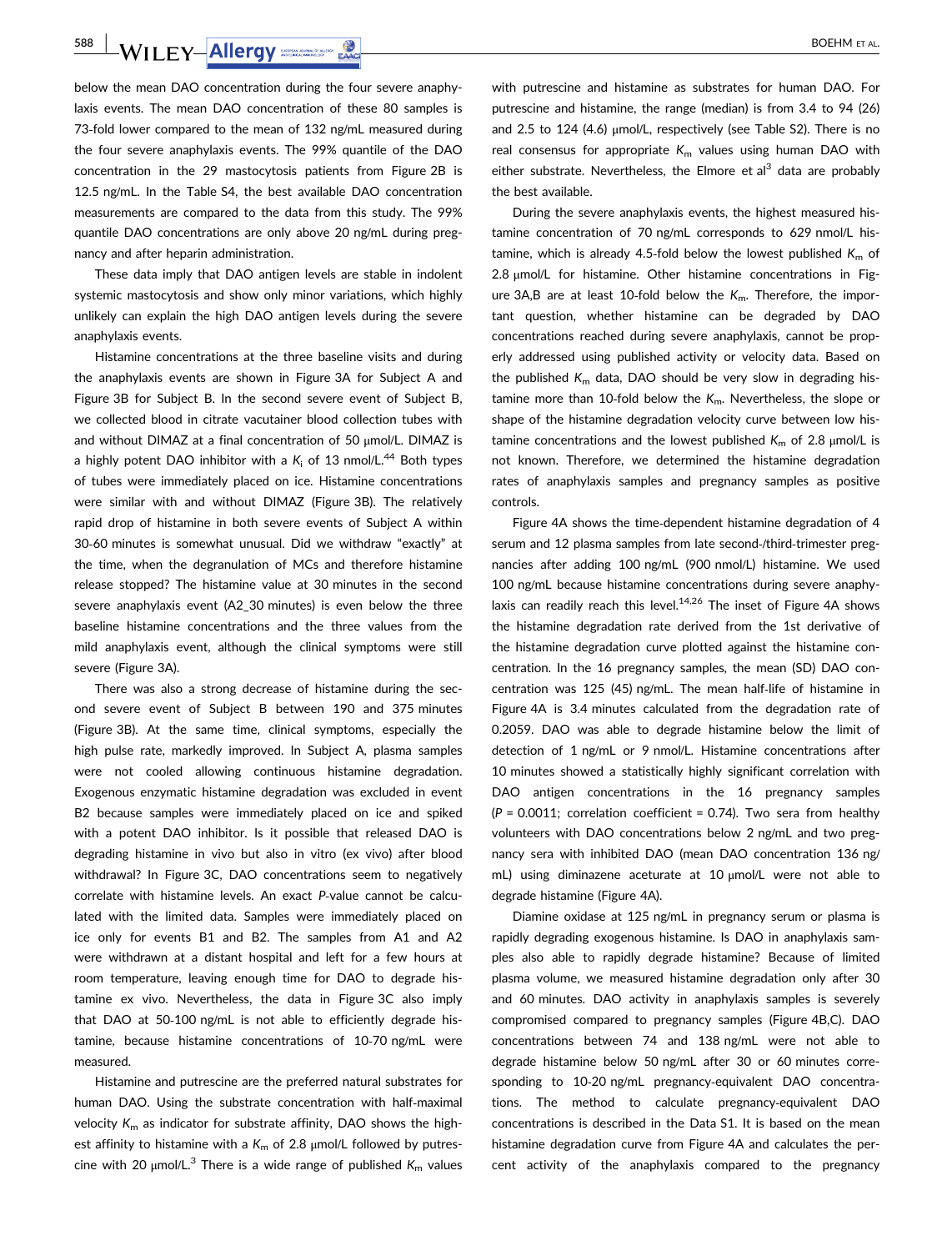

FIGURE 3 Rapid decline of lifethreatening histamine levels during severe anaphylaxis might be partially caused by high diamine oxidase (DAO) concentrations. A,B, Histamine concentrations are shown at 0, 24, and 48 wk during the DAOMAST study and during the four severe and one mild anaphylactic event at multiple time points. They were measured in duplicates using the Immunotech histamine ELISA. The mean is shown. For event B2, the samples were also measured twice in singlicates using the LC ‐MS /MS method. The mean (±SEM; n = 2) of the histamine ELISA and LC ‐MS /MS measurements is shown. In the second severe anaphylaxis event of Patient B, we also withdrew blood into citrate vacutainer tubes containing the potent DAO inhibitor diminazene aceturate. B2 ‐ 30 min is a sample not shown in Figure 1 withdrawn by an emergency physician 30 min before the 0 time point presented in Figure 1. At the 72 ‐h time point, the patient was symptom ‐free; minutes are calculated from the first blood withdrawal time point. This is not equal with the onset of anaphylaxis symptoms (see Figure 1). C, Histamine concentrations inversely correlate with DAO levels. The figure shows 12 values from the four independent severe anaphylaxis events with the same symbols corresponding to the same event; D, diminazene aceturate; DM, DAOMAST study; min, minutes; wk, weeks; h, hours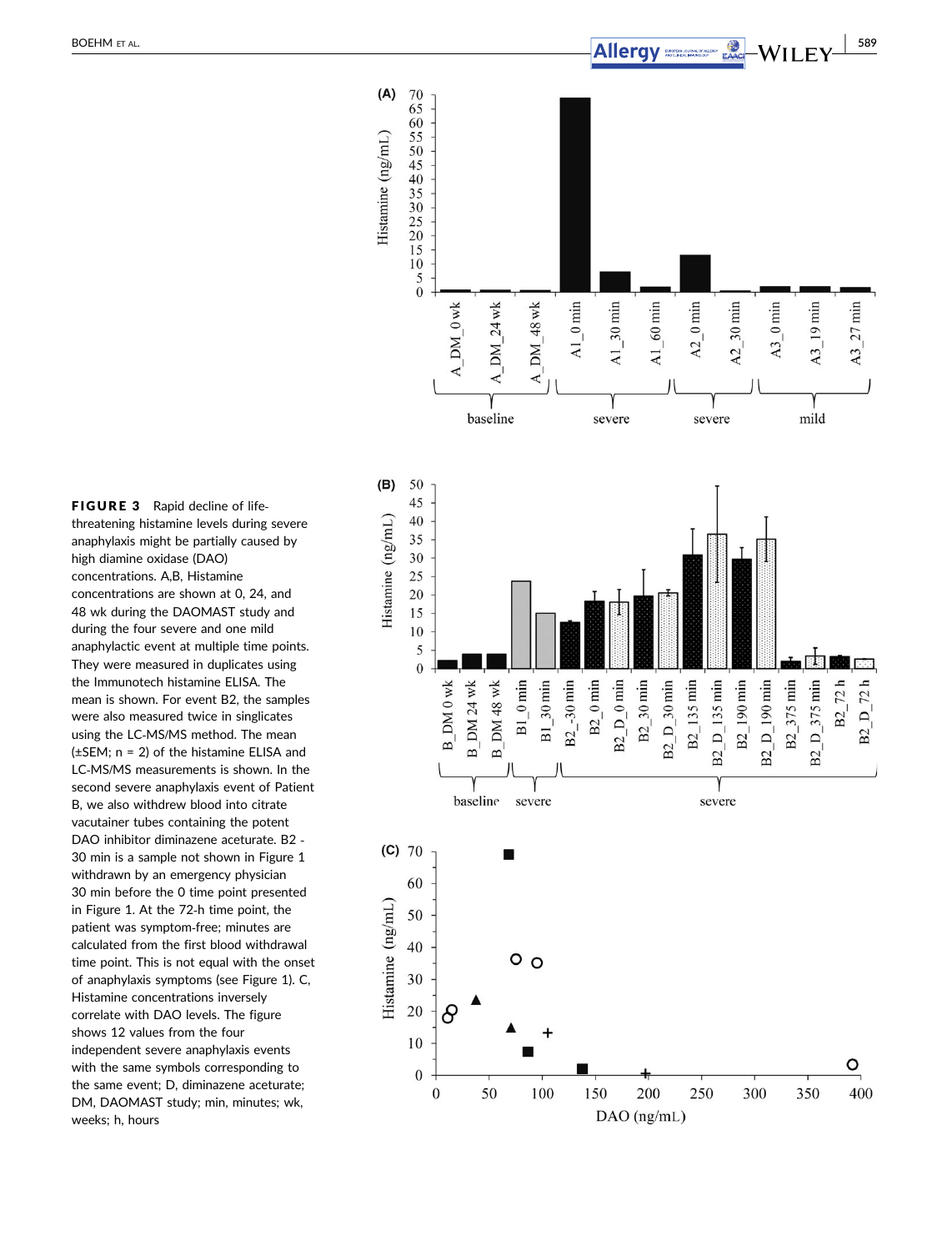

FIGURE 4 Diamine oxidase (DAO) in pregnancy serum or plasma rapidly degrades 100 ng/mL (900 nmol/L) exogenously added histamine but DAO activity from anaphylaxis events is severely compromised. A, Sixteen plasma and serum samples (second and third trimester) with a mean (SD) DAO concentration of 125 (45) ng/mL were spiked with 100 ng/mL histamine, and histamine was measured at multiple time points. The mean degradation curve is shown in bold and filled circles ([HIS] ng/mL = 101.5 \* exp<sup>(-0.2059</sup> \* Min)). The filled triangles represent the mean histamine concentrations of two pregnancy sera in the presence of 10 μmol/L diminazene aceturate, a potent human DAO inhibitor. The filled squares show the absence of any histamine degradation using plasma from two healthy volunteers (DAO  $<$  2 ng/mL). Inset, The degradation rate was calculated using the 1st derivative of the above equation (histamine degradation rate (ng/mL/min) = 101.5 \* -0.2059 \* exp<sup>(-0.2059 \* Min</sup>) and plotted against the histamine concentration used for this experiment. The regression line equals histamine degradation rate = 0.2059 \* histamine concentration. B, Plasma samples from A1, A2 (both severe anaphylaxis), and A3 (mild) events were spiked with 100 ng/mL histamine and incubated for 30 and 60 min at 37°C (dark and light gray bars, respectively). Histamine was measured using the LC‐MS/MS method in duplicates, and the mean with SEM is shown. C, Plasma samples from severe anaphylaxis event B2 were spiked with 100 ng/mL histamine base and incubated for 30 and 60 min (dark and light gray bars, respectively). Histamine was measured in singlicates using the LC‐MS/MS method; D, in the same experiment, four pregnancy samples were tested for histamine degradation activity as controls; dark and light gray bars represent 30‐ and 60-min incubation, respectively; D, diminazene aceturate; P, plasma; Preg, pregnancy; S, serum; min, minutes

samples. The pregnancy-equivalent DAO concentrations and activities of the tested anaphylaxis samples are presented in Tables S5- S7. Only the DAO levels of 196 and 392 ng/mL were able to relevantly degrade histamine after 30 and 60 minutes, although the pregnancy-equivalent activity was only 16% and 17%, respectively (Figure 4B,C; Tables S5, S6). In the same experiment, the eight pregnancy control samples with comparable DAO concentrations degraded histamine to a mean of 3.2 and 2.5 ng/mL after 30 and 60 minutes, respectively (Figure 4D; Table S7).

These two mastocytosis patients were treated during the severe anaphylaxis events with different medications at high doses but these compounds do not inhibit DAO activity (Figure S3).

## 4 | DISCUSSION

The massive release of DAO into the circulation during severe anaphylaxis in mastocytosis patients confirms and extends decades‐old published animal data. The DAO concentrations measured in the four severe anaphylaxis events are highly unlikely a result of natural enzyme fluctuations. Table S8 summarizes published DAO activity data after conversion to recombinant human DAO equivalent concentrations from anaphylaxis studies in rats, guinea pigs, and rabbits. After 3‐5 minutes, DAO concentrations already reached 80‐200 ng/ mL, which is comparable to levels found during pregnancy or anaphylaxis in mastocytosis patients. The animal data are in remarkable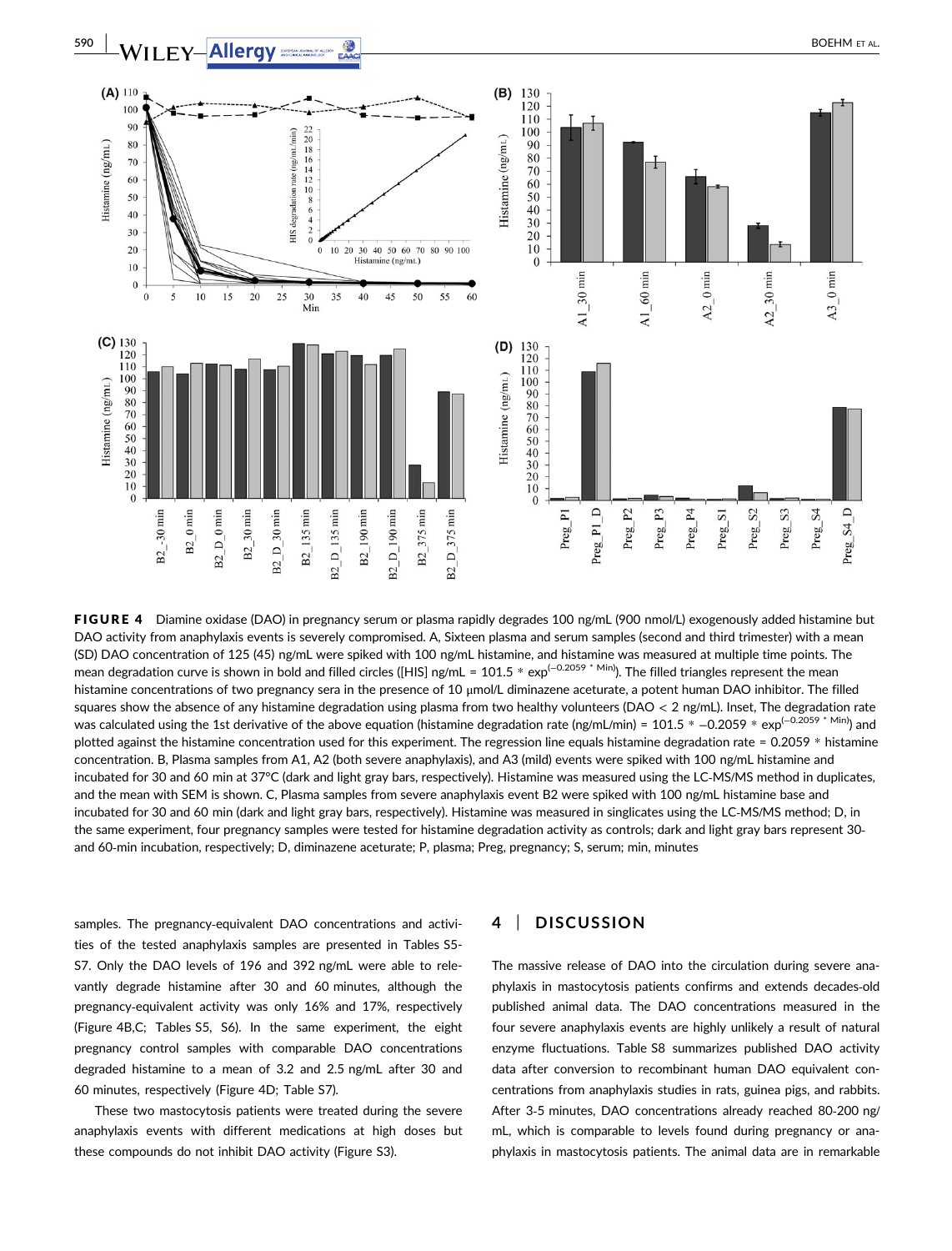agreement with human DAO concentrations during pregnancy, after heparin administration, and in non-pregnant subjects (see Table S4 and Ref. 43). Schmutzler et al<sup>39</sup> published a 30-fold increase in plasma DAO activity in guinea pigs after induction of severe anaphylaxis. The same group showed increased histaminolytic activity reflected in shortened histamine half‐lives in plasma of guinea pigs after induction of anaphylaxis or heparin infusion. $41$  Aminoguanidine. a relatively specific, potent irreversible DAO inhibitor, completely blocked histamine breakdown in plasma after induction of anaphylaxis in several animal studies. 37, 38, 40, 41

It is intriguing to speculate that DAO is actually liberated by the heparin/tryptase complex released from MCs in the gastrointestinal tract.<sup>48</sup> A putative heparin-binding site was described for DAO.<sup>44</sup> The heparin component of the heparin/tryptase complex might compete with heparan sulfate glycosaminoglycans of the basement membrane.<sup>49</sup> Because DAO is only expressed at high concentrations in the gastrointestinal tract and the kidneys, the DAO storage sites in the former are more likely the source of liberated DAO, because the number of MCs in human kidneys is very low.<sup>50</sup> Mast cell density values of renal tissue in mastocytosis patients have not been published.

Are DAO concentrations also elevated during severe anaphylaxis in non-mastocytosis patients? Considering that tryptase is a clinically used biomarker especially for severe anaphylaxis with hypotension in non-mastocytosis patients<sup>20,51</sup> and a 47-fold ratio of DAO increase over tryptase shown in this study, DAO concentrations might be also increased during anaphylaxis in non‐mastocytosis patients or in subjects with MCAS. The 4- to 5-fold increase of tryptase concentrations during severe anaphylaxis over baseline in this study is consistent with tryptase elevations during anaphylaxis in non‐mastocytosis subjects. Borer-Reinhold et al<sup>52</sup> measured a 2.6- to 3.8-fold increase during severe anaphylaxis two to five hours after allergen exposure in non‐mastocytosis patients. A 4‐ to 5‐fold increase in tryptase concentrations between controls and anaphylaxis cases in the emergency department with shock and hypoxemia was published recently.<sup>51</sup> Patients with severe allergic shock or cardiac arrest during anesthesia showed more than 10-fold elevated tryptase concentrations.53 Nevertheless, the starting values of tryptase are in the majority of cases in non-mastocytosis patients below 11 ng/mL and therefore about 1‐ to 10‐fold lower compared to tryptase levels in mastocytosis patients. Only multiple measurements of DAO during anaphylaxis in non‐mastocytosis patients will clarify, whether DAO is increased similar to mastocytosis patients. If the likelihood for the detection of MC activation can be improved, DAO measurements could be of clinical benefit. The correct identification of individuals with MCAS might be increased. Except during pregnancy and after heparin administration, DAO concentrations are undetectable or if detectable on average only about 1-2 ng/mL in healthy volunteers<sup>43</sup> and mastocytosis patients (this study).

The half‐life of 90‐150 minutes for tryptase and 20‐30 hours for human DAO post-parturition might explain the delayed increase of DAO with already decreasing tryptase concentrations in the severe anaphylaxis events.<sup>15,54,55</sup> While DAO concentrations were still increasing 90 minutes after withdrawing the first sample, tryptase levels decreased following a half‐life of about 60‐120 minutes. Assuming that the half‐life of DAO is also 20‐30 hours in non‐pregnant individuals, no data are available, and DAO concentrations might be elevated for a few days. An extended DAO half‐life might improve the probability to detect MC degranulation.

What are the consequences of highly elevated DAO concentrations during severe anaphylaxis in vivo and in vitro? If blood is withdrawn from subjects with high DAO concentrations, plasma histamine will likely be degraded and the measured values artificially lower, if DAO is not immediately inactivated. Most published histamine measurements during anaphylaxis did not explicitly inactivate DAO and some of the low measured histamine concentrations might be partially an artifact, if high DAO levels were present. In the clinical environment, it is certainly not uncommon to leave blood for 30 minutes or even longer at room temperature before preparing plasma and analyzing or freezing the samples. Blood will slowly cool from 37°C to the ambient temperature possibly leaving sufficient time for DAO to degrade histamine. DAO will also degrade histamine during thawing and rewarming of frozen samples necessary for downstream assays like histamine measurements. Morel et al<sup>56</sup> showed rapid and complete degradation of 4.4 ng/mL histamine using plasma from a pregnant woman with a half‐life of 2.5 minutes. Almeida wrote that the half‐life of histamine was <3 minutes in human plasma obtained from a third-trimester pregnancy.<sup>57</sup> They used 75 nmol/L or 8.3 ng/mL histamine to determine the degradation rate. We are not aware of any other publication measuring the histamine degradation rate of human DAO at both reasonable DAO and histamine concentrations. If DAO is present in the circulation at 50 ng/mL or more, histamine measurements without the use of a potent DAO inhibitor are likely artificially lower.

Animal studies could not unequivocally answer the question, whether DAO per se or liberated endogenous DAO is mitigating the severity of anaphylaxis by degrading histamine. In most animal anaphylaxis studies, induction of shock was performed with high antigen concentrations and was extremely severe with massive activation of MCs, possibly basophils and high mortality. Released DAO did not have enough time to degrade histamine. Other mediators are certainly also involved in the development of severe symptoms during anaphylaxis, and histamine sensitivity varies significantly between animal species. Therefore, it is impossible to assign mortality or severe morbidity in animal studies to a single mediator.

We obviously cannot answer the same question for human anaphylaxis events. The measured histamine concentrations, especially the large drop of histamine in the B2 event combined with the increase of DAO, argue that DAO was degrading histamine in vivo. Hemodynamic improvement reflected in a normalization of the heart rate coincided with increased DAO levels.

The cause behind the greatly reduced DAO activities during anaphylaxis compared to pregnancy samples must be addressed. The medications used for the treatment of the severe anaphylaxis cases do not inhibit DAO activity. The lack of appropriate human material is severely limiting these investigations. Nevertheless, recombinant DAO might be administered at high concentrations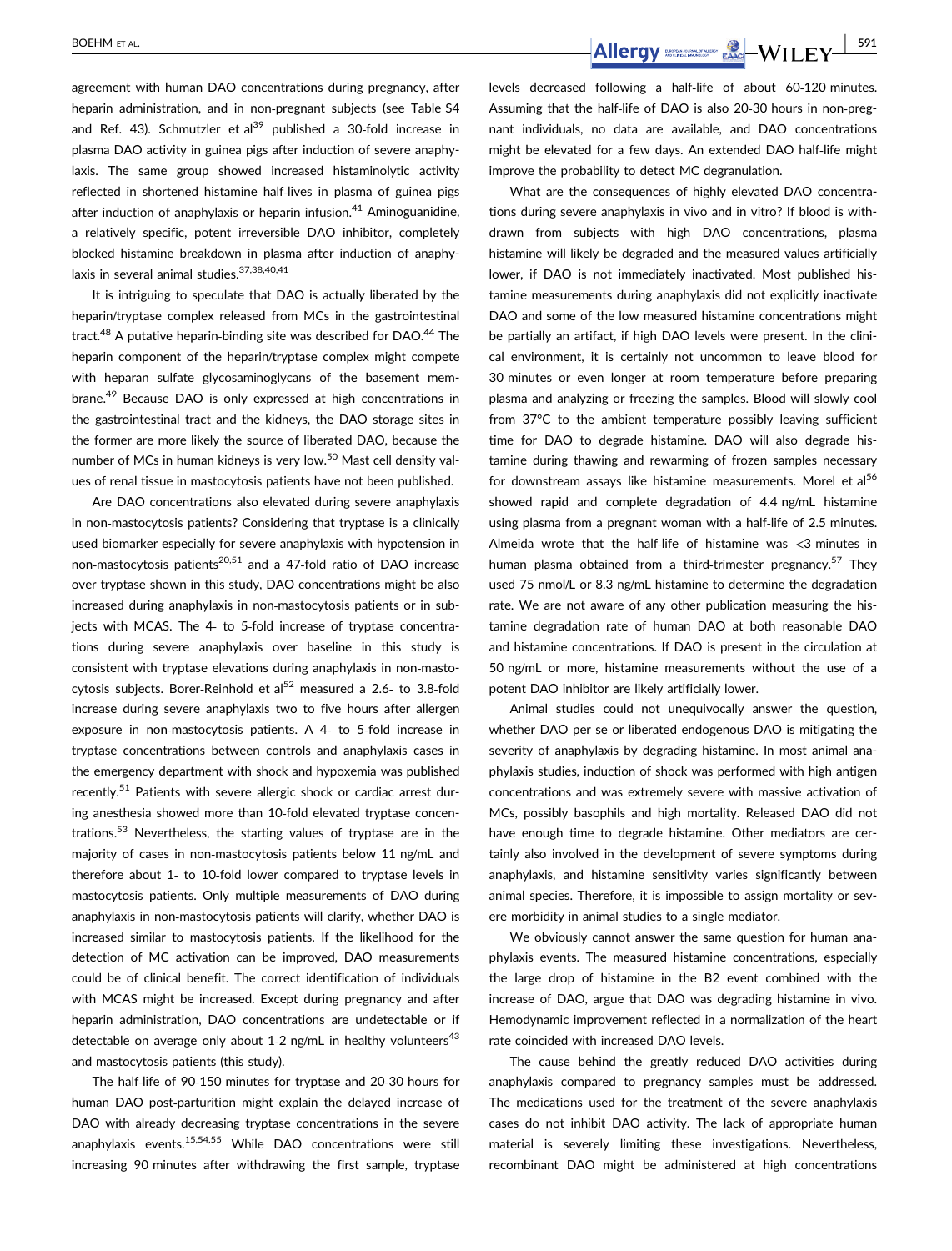# **592 WILEY-Allergy** SUBDEHM ET AL.

overcoming the presence of a possible DAO inhibitor or inactivation mechanism.

In conclusion, DAO increases more than 100‐fold during severe anaphylaxis in mastocytosis patients and is likely involved in the in vivo and ex vivo degradation of histamine. Measurements of DAO with tryptase during suspected MC activation might increase the rate of correct MCAS diagnosis. Correct determination of histamine levels in samples with high DAO concentrations requires immediate inactivation of DAO after blood withdrawal. Otherwise, DAO degrades histamine and artifactually low histamine concentrations will be measured. The mechanism causing significantly reduced DAO activity in relation to antigen levels must be investigated. This putative DAO inhibitor might interfere with histamine degradation using recombinant human DAO to treat life‐threatening histamine effects during MC activation or severe anaphylaxis.

#### ACKNOWLEDGMENTS

We would like to thank all mastocytosis patients for participation in the DAOMAST study. The allowance to withdraw extra blood samples under severe anaphylaxis conditions in the two subjects and therefore under extreme stress is highly appreciated. This study would not have been possible without this exceptional attitude. Saijo Joseph, Christa Firbas, and Sabine Schranz are greatly acknowledged for their contributions to the DAOMAST study. The pregnancy samples were provided by Sophie Pils collected during a recurrent abortion study. We would like to thank all women for participation in this study and also the healthy volunteers for donating blood samples.

#### CONFLICTS OF INTEREST

The authors declare that they have no conflicts of interest.

#### AUTHOR CONTRIBUTIONS

TB designed the experiments, performed data analysis, and interpretation and wrote the manuscript. BR and TS developed and characterized the LC‐MS/MS histamine quantification method and analyzed the data. RR performed statistical analysis. KP performed DAO ELISA and DAO activity assays and analysis of data. WS and PV were investigators in the DAOMAST study. PV critically read and revised the manuscript. BJ was the principal investigator in the DAOMAST study and contributed to the writing of the manuscript. All authors read, revised, and approved the final version of the manuscript for publication.

#### **ORCID**

## Thomas Boehm **D** http://orcid.org/0000-0002-8294-0797

#### REFERENCES

1. Best CH. The disappearance of histamine from autolysing lung tissue. J Physiol. 1929;67:256‐263.

- 2. Best CH, McHenry EW. The inactivation of histamine. J Physiol. 1930;70:349‐372.
- 3. Elmore BO, Bollinger JA, Dooley DM. Human kidney diamine oxidase: heterologous expression, purification, and characterization. J Biol Inorg Chem. 2002;7:565‐579.
- 4. Velicky P, Windsperger K, Petroczi K, et al. Pregnancy‐associated diamine oxidase originates from extravillous trophoblasts and is decreased in early‐onset preeclampsia. Sci Rep. 2018;8:6342.
- 5. Southren AL, Kobayashi Y, Sherman DH, Levine L, Gordon G, Weingold AB. Diamine oxidase in human pregnancy: plasma diamine oxidase in nonpregnant and normal pregnant patients. Am J Obstet Gynecol. 1964;89:199‐203.
- 6. Sjaastad ÖV. Potentiation by aminoguanidine of the sensitivity of sheep to histamine given by mouth. Effect of aminoguanidine on the urinary excretion of endogenous histamine. Q J Exp Physiol Cogn Med Sci. 1967;52:319‐330.
- 7. Sattler J, Häfner D, Klotter HJ, Lorenz W, Wagner PK. Food‐induced histaminosis as an epidemiological problem: plasma histamine elevation and haemodynamic alterations after oral histamine administration and blockade of diamine oxidase (DAO). Agents Actions. 1988;23:361‐365.
- 8. Valent P, Sperr WR, Schwartz LB, Horny HP. Diagnosis and classification of mast cell proliferative disorders: delineation from immunologic diseases and non‐mast cell hematopoietic neoplasms. J Allergy Clin Immunol. 2004;114:3‐11.
- 9. Metcalfe DD. Mast cells and mastocytosis. Blood. 2008;112:946‐956.
- 10. Garriga MM, Friedman MM, Metcalfe DD. A survey of the number and distribution of mast cells in the skin of patients with mast cell disorders. J Allergy Clin Immunol. 1988;82:425‐432.
- 11. Sperr WR, Jordan JH, Fiegl M, et al. Serum tryptase levels in patients with mastocytosis: correlation with mast cell burden and implication for defining the category of disease. Int Arch Allergy Immunol. 2002;128:136‐141.
- 12. Doyle LA, Sepehr GJ, Hamilton MJ, Akin C, Castells MC, Hornick JL. A clinicopathologic study of 24 cases of systemic mastocytosis involving the gastrointestinal tract and assessment of mucosal mast cell density in irritable bowel syndrome and asymptomatic patients. Am J Surg Pathol. 2014;38:832‐843.
- 13. Schwartz LB, Metcalfe DD, Miller JS, Earl H, Sullivan T. Tryptase levels as an indicator of mast‐cell activation in systemic anaphylaxis and mastocytosis. N Engl J Med. 1987;25(316):1622‐1626.
- 14. Van der Linden PW, Hack CE, Poortman J, Vivie-Kipp YC, Struyvenberg A, van der Zwan JK. Insect‐sting challenge in 138 patients: relation between clinical severity of anaphylaxis and mast cell activation. J Allergy Clin Immunol. 1992;90:110‐118.
- 15. Schwartz LB. Diagnostic value of tryptase in anaphylaxis and mastocytosis. Immunol Allergy Clin North Am. 2006;26:451‐463.
- 16. Stone SF, Cotterell C, Isbister GK, Holdgate A, Brown SGA. Elevated serum cytokines during human anaphylaxis: identification of potential mediators of acute allergic reactions. J Allergy Clin Immunol. 2009;124:786‐792.
- 17. Akin C, Valent P, Metcalfe DD. Mast cell activation syndrome: proposed diagnostic criteria. J Allergy Clin Immunol. 2010;126:1099‐ 1104.
- 18. Valent P. Mast cell activation syndromes: definition and classification. Allergy. 2013;68:417‐424.
- 19. Jogie-Brahim S, Min HK, Fukuoka Y, Xia HZ, Schwartz LB. Expression of alpha-tryptase and beta-tryptase by human basophils. J Allergy Clin Immunol. 2004;113:1086‐1092.
- 20. Sala-Cunill A, Cardona V, Labrador-Horrillo M, et al. Usefulness and limitations of sequential serum tryptase for the diagnosis of anaphylaxis in 102 patients. Int Arch Allergy Immunol. 2013;160:192-199.
- 21. Fellinger C, Hemmer W, Wöhrl S, Sesztak-Greinecker G, Jarisch R, Wantke F. Clinical characteristics and risk profile of patients with